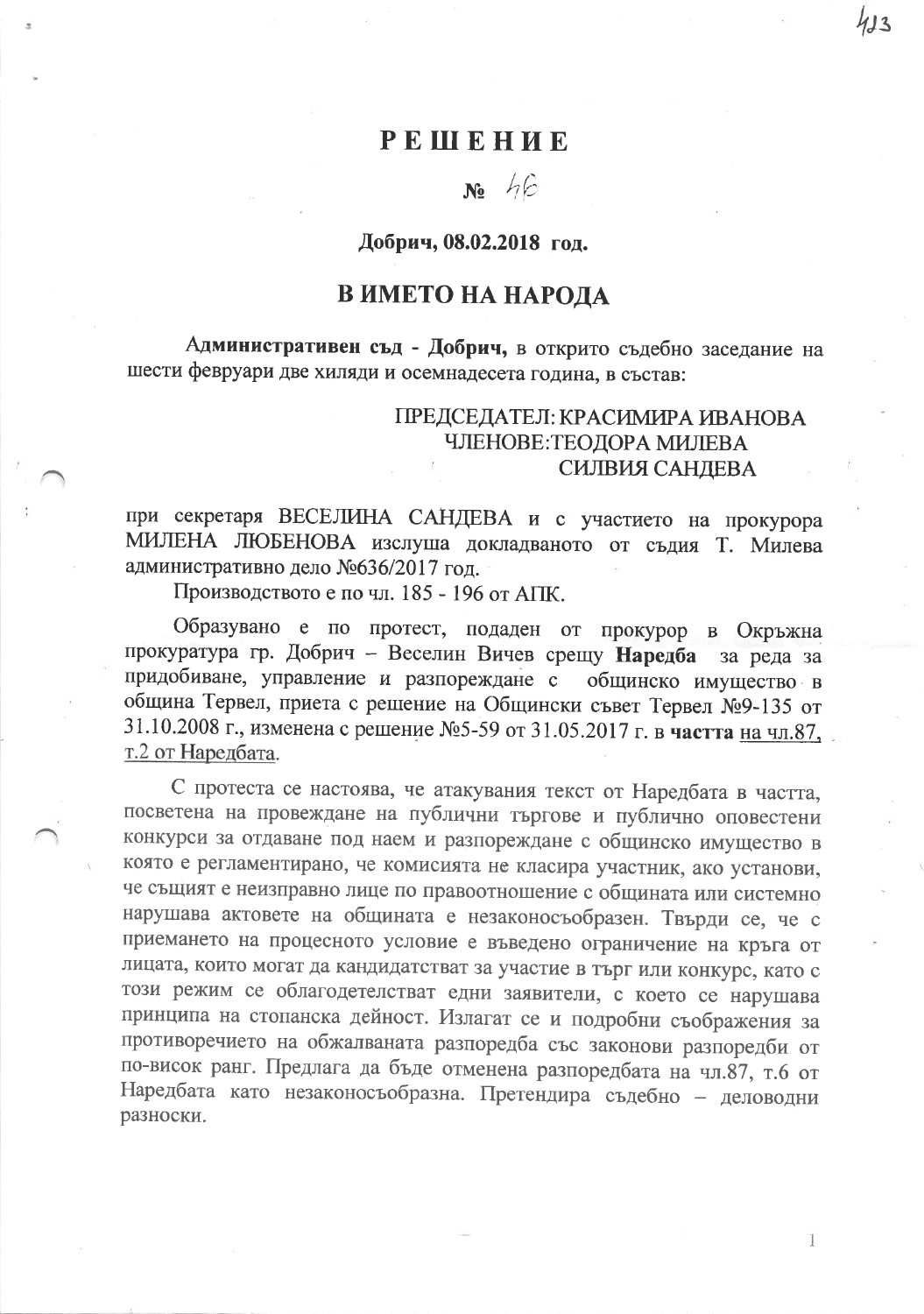В съдебно заседание, протестиращият, редовно призован, явява се прокурор Милена Любенова, която поддържа протеста на изложените в него основания.

Ответникът - Общински съвет Тервел не изразява становище по протеста.

Съдът, като обсъди становищата на страните, доказателствата по делото поотделно и в тяхната съвкупност, и като направи проверка по реда на чл.168 във връзка с чл. 196 от АПК, приема за установено следното:

Протестът е процесуално допустим, като подаден в срок, срещу административен акт, който подлежи на съдебен контрол. Наредбата, предмет на оспорване, по дефиницията на чл. 75, ал. 1 от АПК, чл. 7, ал. 2 и чл. 8 от ЗНА, както и чл. 21, ал. 2 от ЗМСМА съставлява подзаконов нормативен акт. Съобразно разпоредбите на чл. 185, ал. 1 и чл. 187, ал. 1 от АПК подзаконовият нормативен акт подлежи на безсрочно оспорване пред съда, като с оглед текста на чл. 186, ал. 2 от АПК това важи и за прокурора, който може да подаде протест срещу акта.

Разгледан по същество, протестът е основателен, като за да се произнесе, съдът направи своята преценка с оглед разпоредбата на чл. 196 във връзка с чл. 168 от АПК:

От доказателствата по делото се установява, че в противоречие с изискването на чл. 26, ал. 2 от ЗНА /в действащата към 31.10.2008 г. редакция/, преди внасянето на проекта за изменение на подзаконовия нормативен акт съставителят на проекта не го е публикувал на интернет страницата на Община Тервел заедно с мотивите, съответно доклада, и на заинтересованите лица не е предоставен най-малко 14-дневен срок за предложения и становища по проекта. Не само не са предоставени доказателства в тази насока, но видно от писмото, изпратено от общината, ведно с доказателствата на съда, изрично е записано, че оповестяването на проектите за нормативни актове на Общински съвет гр. Тервел преди 2012 г. са се извършвали чрез оповестяване, чрез обявление на определени за това места. Няма данни от коя дата е представената обява, но дори да се приеме, че със същата е спазен 14-дневния срок, то от нейното съдържание не стават ясно какви са мотивите за приемането на наредбата. Със същата не е даден срок за предложения и становища по представения проект за изменение на наредбата. В резултат на това не е дадена възможност на заинтересованите лица да се запознаят със съдържанието на проекта за изменение на подзаконов нормативен акт и съответно да изразят становище по него. Разпоредбата на чл. 26, ал. 2 от ЗНА, приложим субсидиарно по силата на препращащата норма на чл. 80 от АПК, създава императивни задължения за съставителя на проекта, с оглед гарантиране принципите на обоснованост, стабилност, откритост и съгласуваност на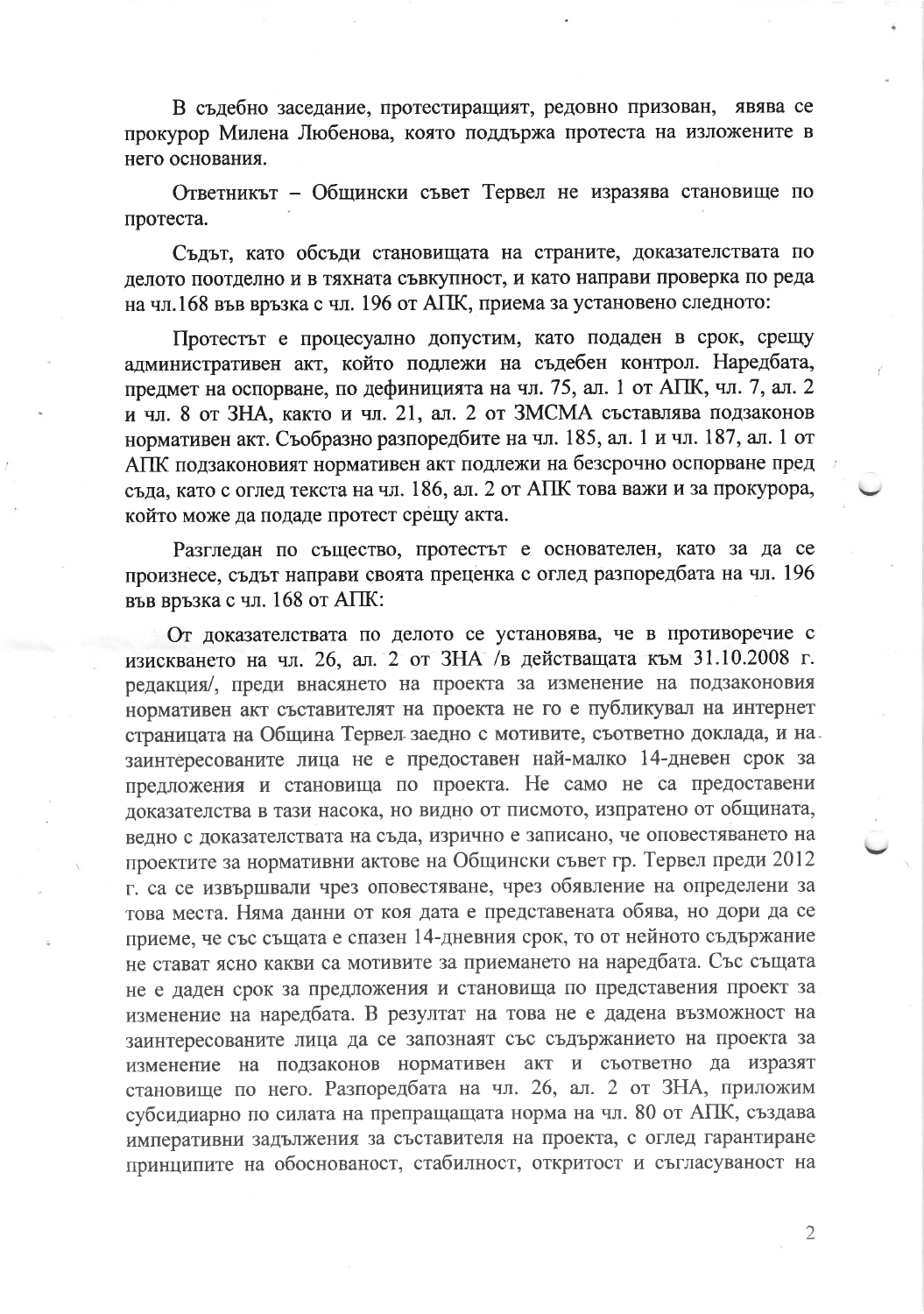административните актове. Неспазването на чл. 77 от АПК и чл. 26, ал. 2 от ЗНА представлява нарушение на императивни правни норми, съдържащи се в нормативен акт с по-висока степен според правилото на чл. 142, ал. 1 от АПК и чл. 15, ал. 1 от ЗНА, като нарушението е съществено, тъй като публикуването на проекта е императивно предписано в закон, което не е било изпълнено от органа, издал обжалвания подзаконов нормативен акт. (В този смисъл Решение № 3902 от 23.03.2010 г. на ВАС по адм. д. № 13674/2009 г., I о.).

Ето защо, макар да има с пазване на изискването за писмена форма на наредбата и за нейното съдържание, то предвид горепосоченото нарушението, съдът приема, че ответникът е допуснал съществено нарушение на административно-производствените правила на чл. 26, ал. 2 от ЗНА.

Предмет на оспорване по делото обаче е само текста на чл. 87, т. 2 от Наредбата, поради което дори да се приеме, че целият нормативен акт е издаден в противоречие със закона, съдът е обвързан от искането, отразено в протеста и следва да се произнесе само по него.

Съгласно чл. 87, т. 2 от Наредбата, комисията не класира участник ако установи, че участникът е лице, неизправно по правоотношение с общината или системно нарушава актове на общинския съвет.

Съгласно чл. 76, ал. 3 от АПК и чл. 8 от ЗНА подзаконовите нормативни актове, приемани от общинските съвети, следва да се основават на нормативните актове от по-висока степен при уреждането на обществени отношения от местно значение. Следователно, те трябва да третират същите, само и единствено в рамките на допустимите граници, определени от по висшия нормативен акт, като детайлизират неговото приложение. С оспореният текст от наредбата Общинският съвет е създал нова и неуредена в по-високите по степен нормативни актове предпоставка за класиране в търг или конкурс - лице, неизправно по правоотношение с общината или системно нарушаващо актовете на общината.

Протестираният текст ce явява незаконосъобразен, поради противоречието му с целта, предвидена в разпоредбата на чл. 1, ал. 2 от ЗОАРАКСД, а именно да улесни и насърчи извършването на стопанската дейност, като ограничи ДО обществено оправдани граници административното регулиране  $\, {\bf M}$ административния контрол, осъществявани върху нея от държавните органи и от органите на местното самоуправление.

Съгласно чл. 3, ал. 3 от ЗОАРАКСД при административно регулиране и административен контрол върху стопанската дейност административните органи и органите на местното самоуправление не могат да налагат ограничения и тежести, които не са необходими за постигане на целите на закона. С нормата на чл. 87, т.2 от Наредбата е ограничен кръгът на лицата, които желаят да участват в публичен търг или конкурс за отдаване под

3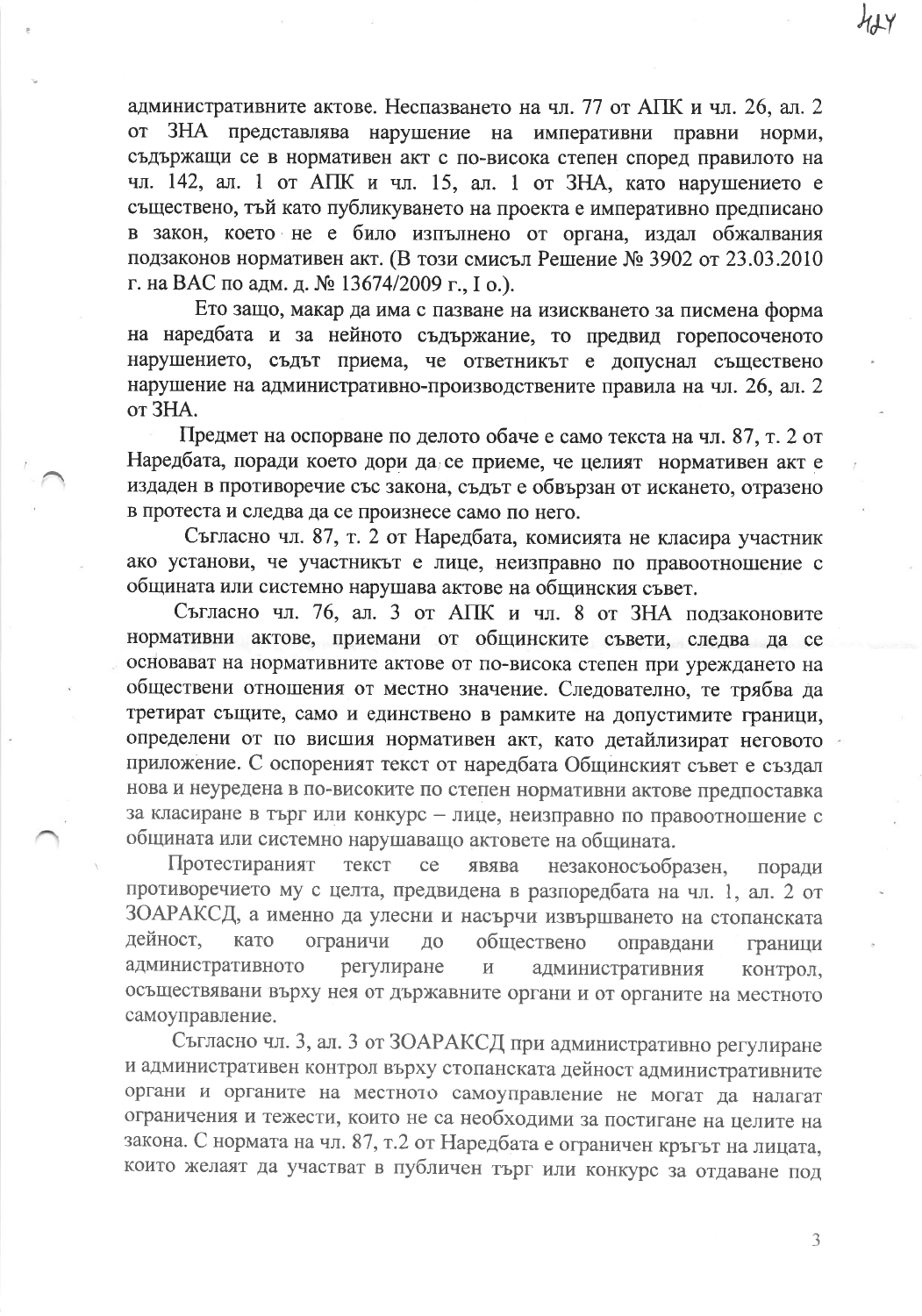наем на общинско имущество, като е въведена административна пречка за тези от тях, които са неизправни към общината или са системни нарушители на актове на общинския съвет. Това само по себе си ограничаване  $\overline{\mathbf{M}}$ въвеждане на тежести при представлява административното регулиране и административния контрол. Безспорно е в случая, че нормирането на разрешителния режим в процесната Наредба попада в хипотезата на ЗОАРАКСД, като съгласно чл. 1, ал. 3 от същия закон, административно регулиране е установяването на нормативни на изисквания, чието спазване се осигурява чрез упражняване административен контрол. В чл. 1, ал. 4, т. 3 от ЗОАРАКСД е предвидено, че административен контрол по смисъла на този закон е контролът, упражняван от административни органи, чрез издаване и отказване на разрешения и удостоверения за извършване на отделна сделка или действие от лица, които извършват или възнамеряват да извършват стопанска дейност. Целта, въведена в чл. 1, ал. 2 от ЗОАРАКСД е да улесни и насърчи извършването на стопанската дейност, като ограничи до административното оправдани граници регулиране обществено  $\, {\bf N}$ административния контрол, осъществявани върху нея от държавните органи и от органите на местното самоуправление. В случая, чрез на практика е въведено ограничение по въведеното изискването отношение на лицата, неизправни към Община Тервел /още повече, че не става ясно какво точно означава тази неизправност/. По този начин нормативно предвидения от Общински съвет Тервел административен контрол в процесната норма излиза извън целта на ЗОАРАКСД и противоречи на същата. Предвиденото с чл. 87, т.2 от Наредбата административно регулиране не е до обществено оправдани граници по смисъла на чл. 1, ал. 2 от ЗОАРАКСД, тъй като по този начин се въвежда ограничение, а не се улеснява извършването на определена стопанска лейност.

Горепосоченият текст противоречи и на чл. 19, ал. 1 от КРБ, съгласно който икономиката на РБ се основава на свободната стопанска инициатива, а според, ал. 2 законът създава и гарантира на всички граждани и юридически лица еднакви правни условия за стопанска дейност, като предотвратява злоупотреби с монополизма, нелоялната конкуренция и защитава потребителя.

С оглед гореизложеното при приемане на Наредбата като подзаконов нормативен акт са нарушени императивни изисквания на закона, изложени по - горе, което изисква отмяната на оспорената разпоредба от тази Наредба и уважаване на протеста изцяло.

Предвид изхода на спора, стореното в тази насока изрично искане от протестиращия и на основание чл. 143, ал. 1 от АПК ответникът по оспорването следва да възстанови на Окръжна прокуратура - Добрич направените съдебни разноски в размер на 10.00 лв. (двадесет лева),